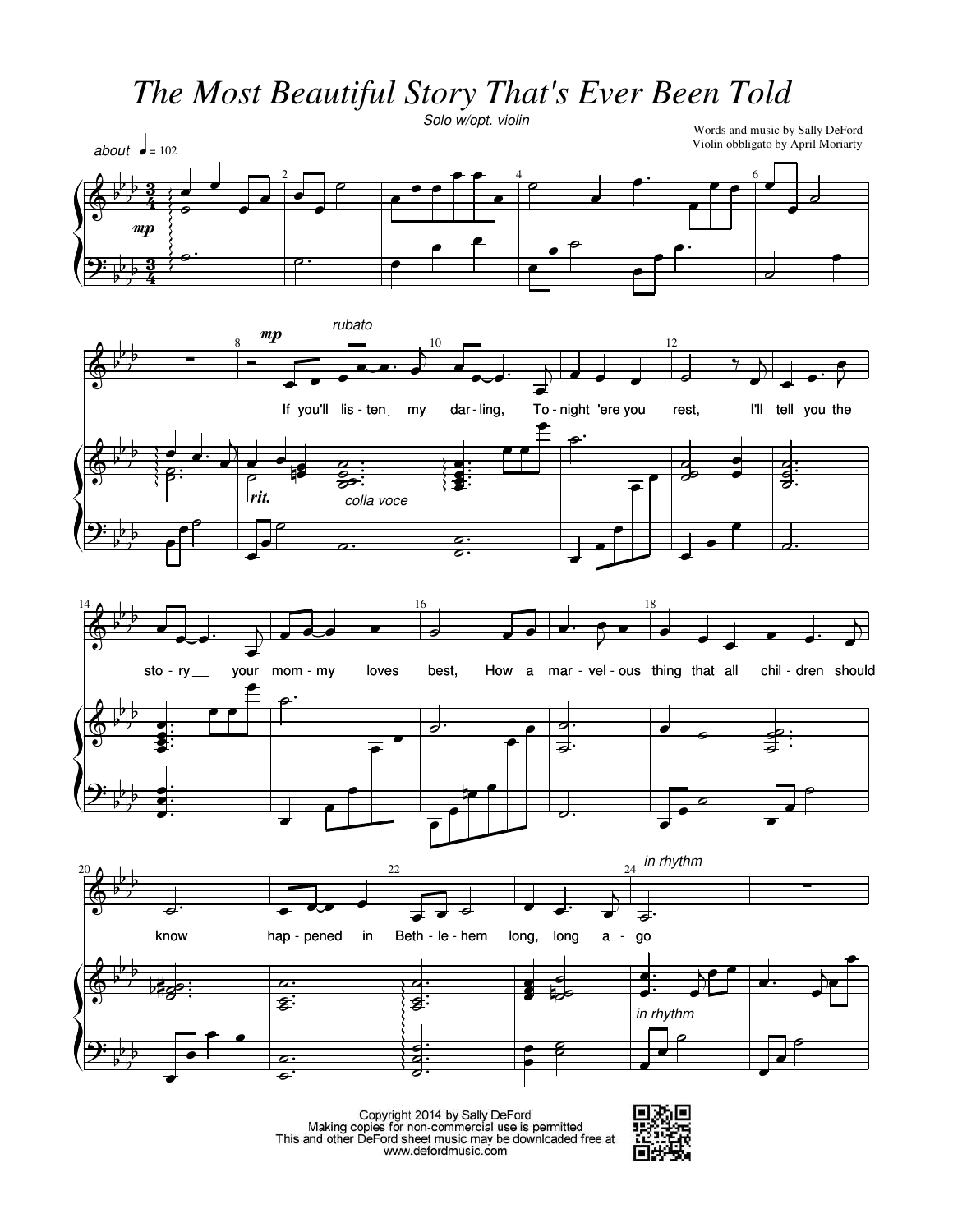

Violin (2nd time only)





The Most Beautiful Story (Solo w/opt. violin)-2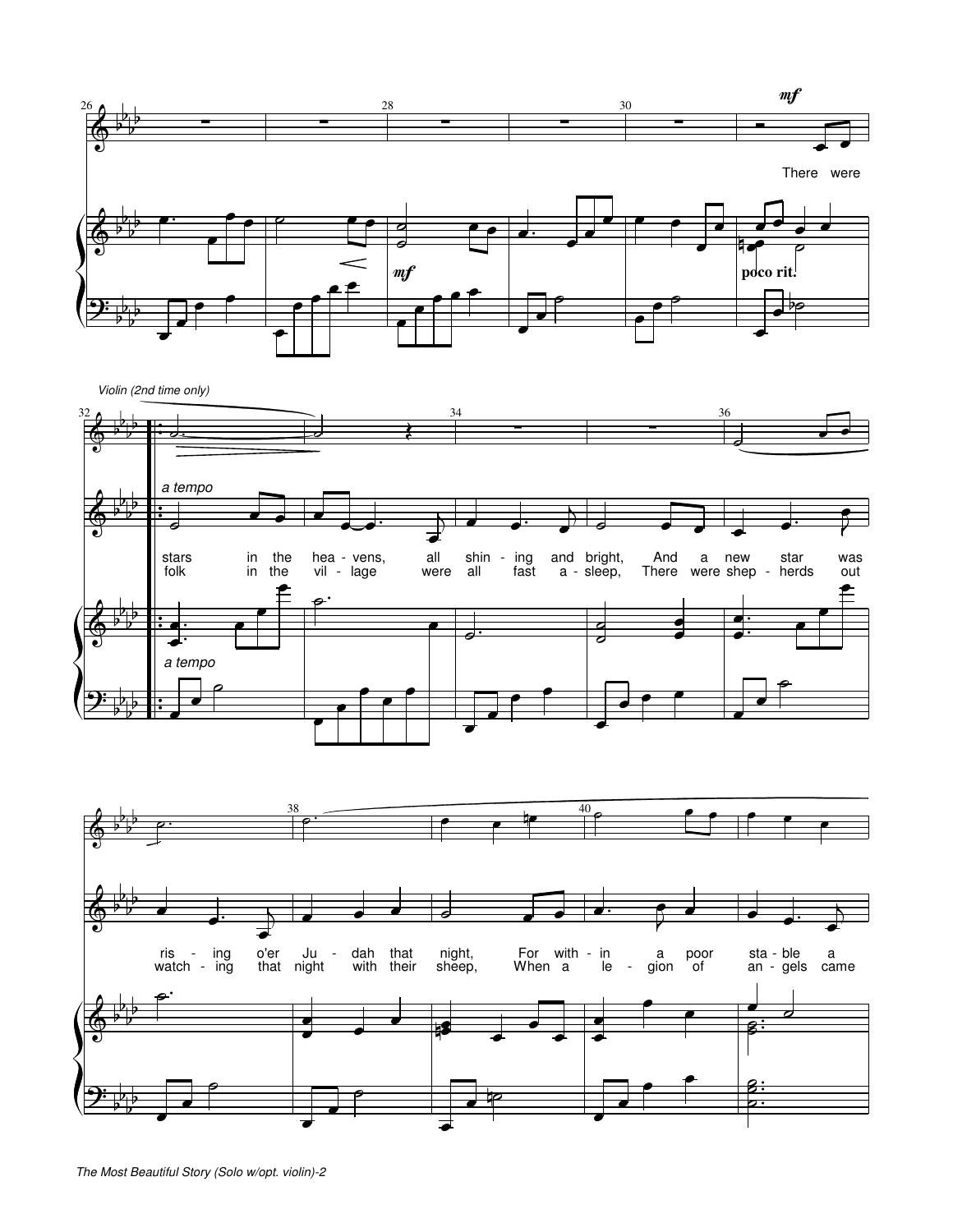

The Most Beautiful Story (Solo w/opt. violin)-3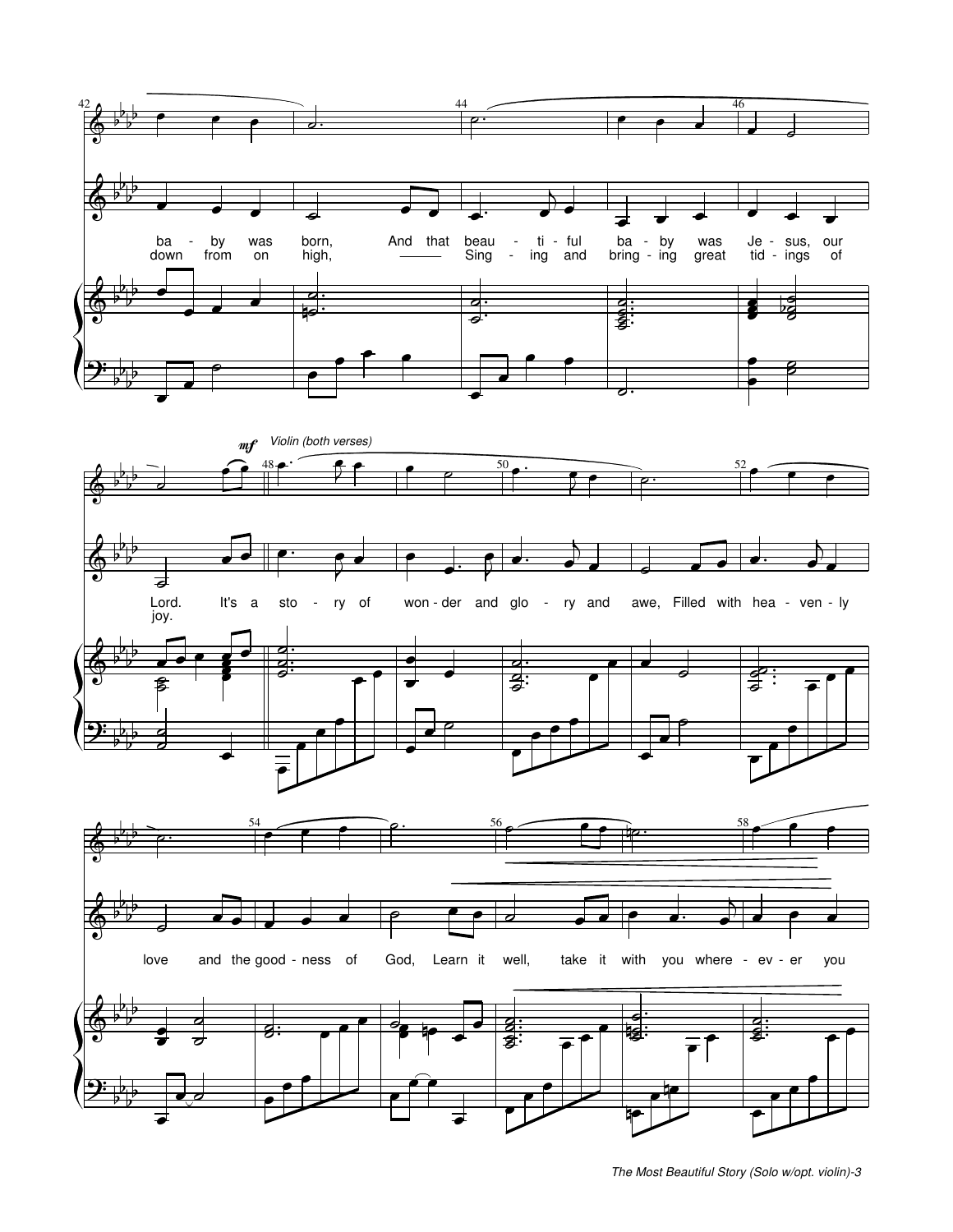



The Most Beautiful Story (Solo w/opt. violin)-4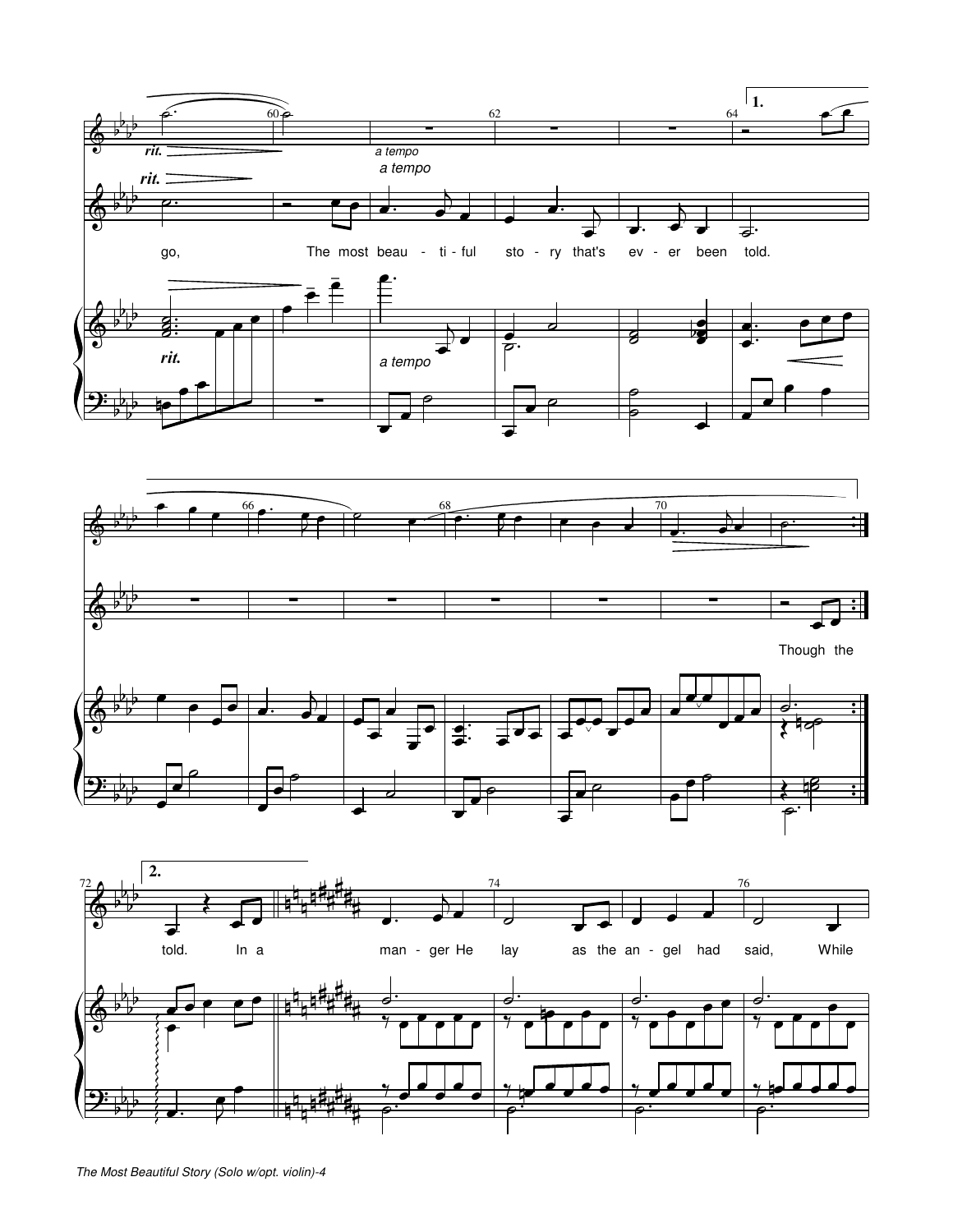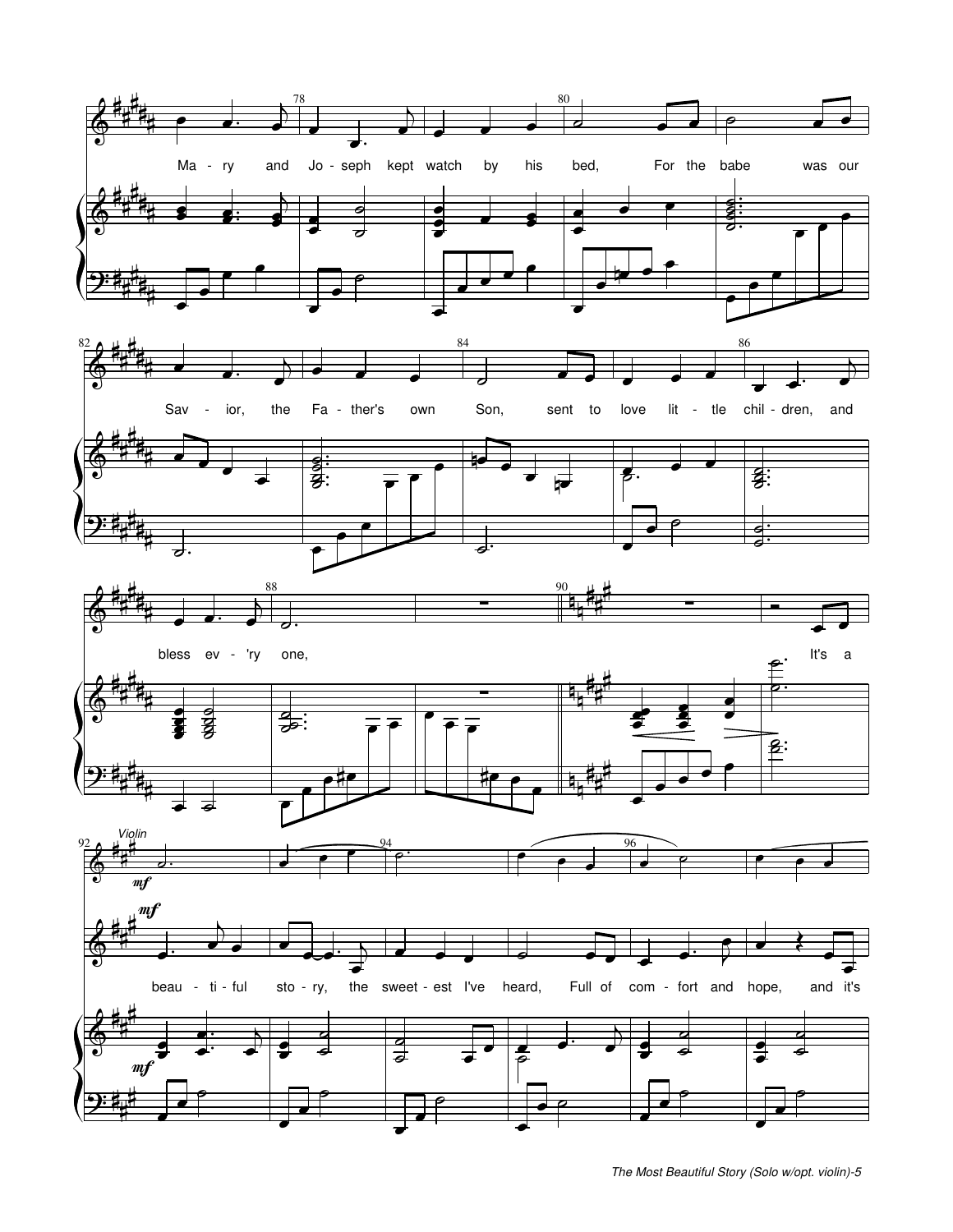